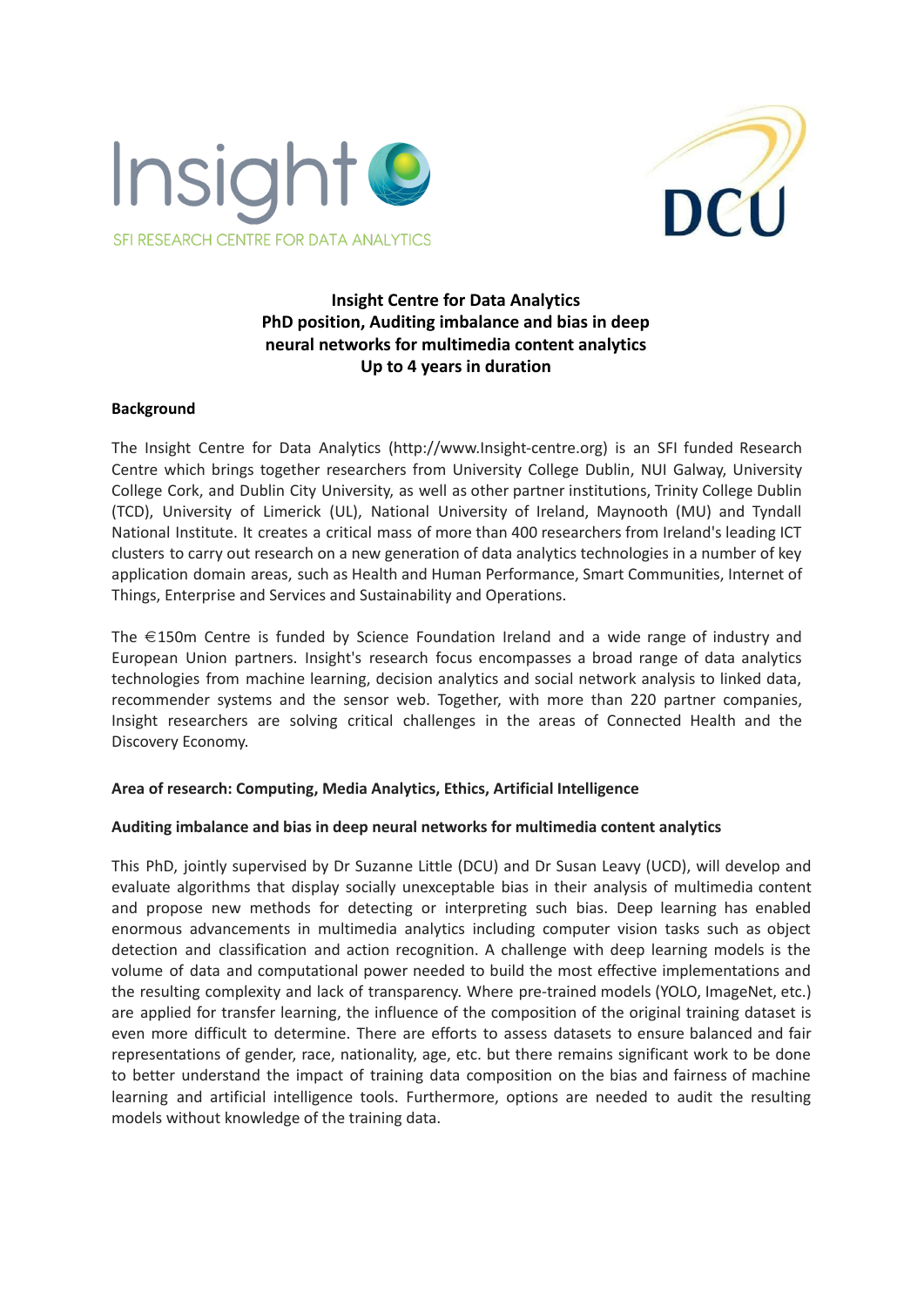# **Eligibility:**

To register for a Postgraduate Research programme, a candidate must normally have obtained a primary degree classification equivalent to Lower Second Class Honours or above, from an approved University or an approved equivalent degree-awarding body, or have an approved equivalent professional qualification in an area cognate to the proposed research topic. See http://www.dcu.ie/registry/postgraduate/faq.shtml#q3

English language requirements for non-native speakers of English is available here: <https://www.dcu.ie/registry/english.shtml>

# **Essential Skills:**

- Undergraduate or Masters degree in computing, electronic engineering, mathematics or similar.
- Computer programming experience (Python preferred).

### **Desirable skills:**

- Implementation of a project using machine learning, artificial intelligence, computer vision or similar technologies and evaluating the performance of the tool.
- Experience with some of the following libraries would be advantageous: Deep Learning framework (e.g., Keras, PyTorch, etc.), Scikit-learn, Pandas, OpenCV.
- Strong writing and communication skills.

# **The successful candidate will be expected to participate in Graduate Training:**

Advanced training, in the form of accredited modules, known as 'Graduate Training Elements' or GTEs, are an important aspect of DCU's graduate research experience. Information on graduate training at DCU is available here: https://www.dcu.ie/graduatestudies/training.shtml

The successful student will be expected to undertake and pass a minimum of 20 credits of taught modules for the duration of their studies.

#### **Mandatory Training**

The successful candidate will be required to undertake the following mandatory training:

- Orientation
- Health & Safety
- Data Protection (GDPR)
- Other training may need to be undertaken when required

#### **Stipend:**

This is a 4 year fully funded structured PhD position with a stipend of  $\in$  18,500 per year (tax-free, tuition fees paid).